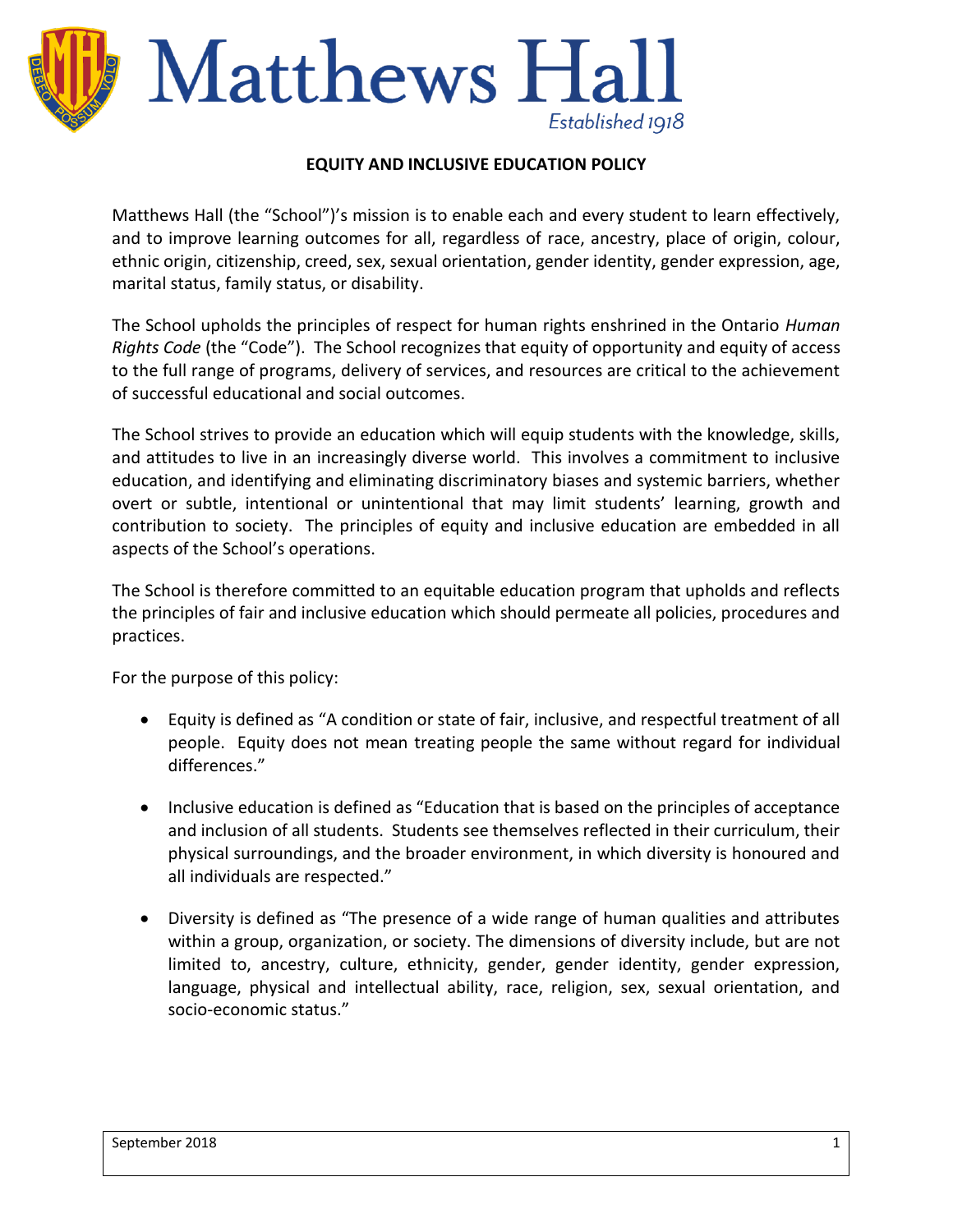#### **AREAS OF POLICY FOCUS:**

*Equity and Inclusive Education in Ontario Schools: Guidelines for Policy Development and Implementation, Ontario's Equity and Inclusive Education Strategy 2013* and Policy/Program Memorandum No. 119 (2013) *"Developing and Implementing Equity and Inclusive Education Policies in Ontario Schools*" identify eight areas of focus for implementing equity and inclusive education.

Each area of focus will be introduced and anchored by a preamble and a policy statement which will serve to guide the actions of the School, in honouring its commitments to equity and inclusive education policy development, implementation, monitoring and reporting.

## **1. SCHOOL POLICIES, PROGRAMS, GUIDELINES AND PRACTICES**

## **Preamble:**

The School will be guided by the principles set out in Policy/Program Memorandum No. 119 in all of the School's policies, programs, procedures, and practices. Respect for the diverse perspectives of the entire school community will be reflected in all areas of the teaching, learning and administrative culture. Every effort will be made to identify and remove discriminatory biases and systemic barriers that may limit the opportunities of individuals from diverse communities for employment, mentoring, retention, promotion, and succession planning at the School. The goal is to ensure that the School is inclusive and reflects the makeup of its diverse community.

## **It is the Policy of the School to:**

Serve staff, students and families in diverse communities by incorporating the principles of equity and inclusive education into all aspects of its operations, structures, policies, programs, guidelines, and practices; and to make efforts to identify and remove discriminatory biases and systemic barriers that may limit the opportunities of individuals from diverse communities.

## **2. SHARED AND COMMITTED LEADERSHIP**

## **Preamble:**

The School subscribes to an informed leadership philosophy that inspires, empowers, and supports all stakeholders to join together to implement institutional practices and behaviours that cultivate equity and inclusive education.

The School recognizes the critical connection between student leadership and improved student achievement and will strive to include the student voice in the implementation of equity and inclusive education.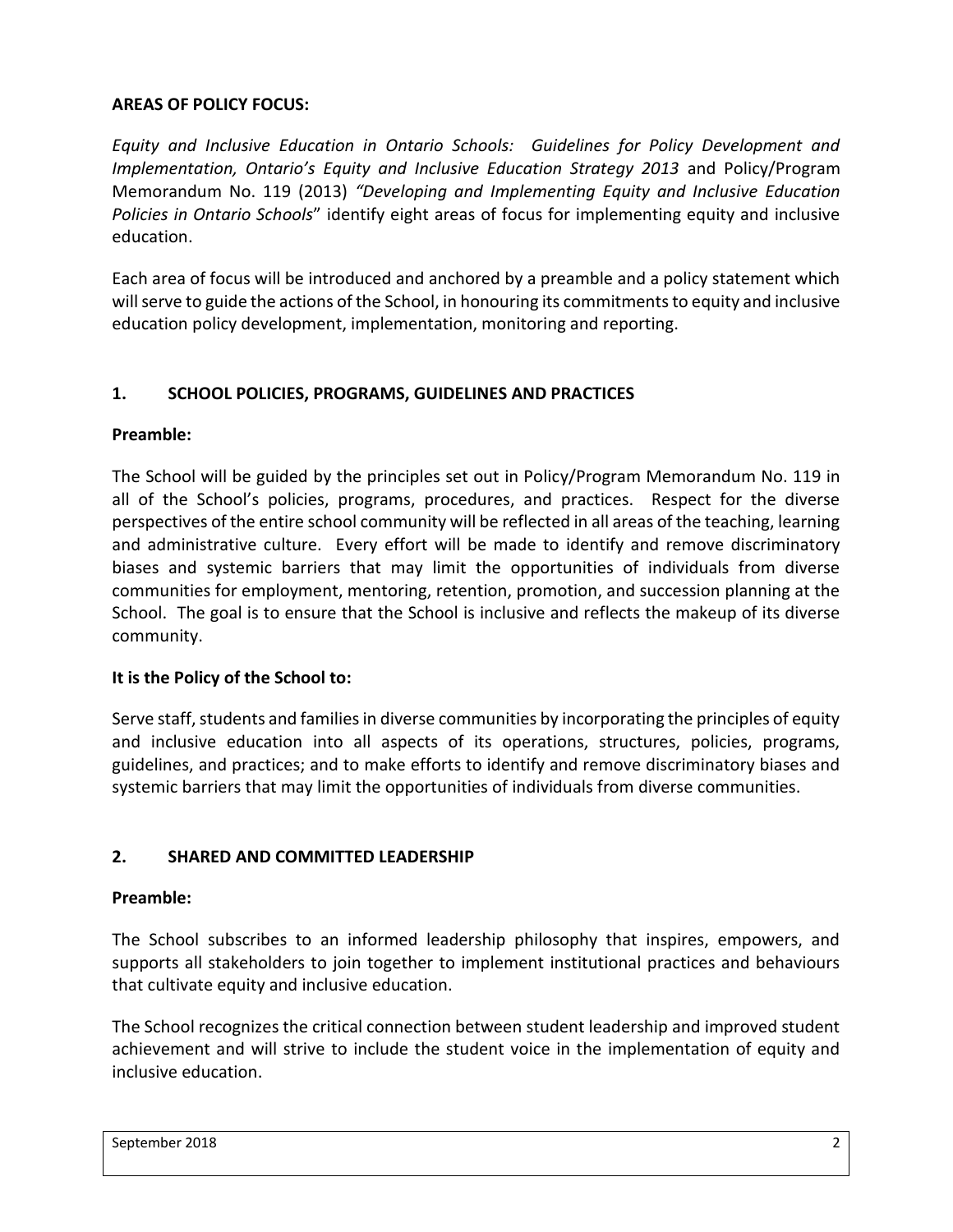Effective school leaders will encourage and promote a collaborative approach to all dimensions of equity and inclusive education, which ensures the participation of students, parents, service organizations and other diverse community partners.

#### **It is the Policy of the School to:**

Establish and maintain collaborative relationships with diverse communities so that the perspectives and experiences of all students are recognized to help meet their needs.

## **3. SCHOOL, FAMILY AND COMMUNITY RELATIONSHIPS**

#### **Preamble:**

The School values and encourages the active involvement of parents and family members to create and sustain a positive school climate that supports all student achievement. The School invites, and will draw upon the expertise of the parent body and community partners to explore ways of sharing resources that can help meet the diverse needs of our students and provide new and relevant learning opportunities.

The School is committed to ongoing, constructive and open dialogue in partnership with racial, ethno-cultural and faith communities to increase co-operation and collaboration among home, school and the community at large.

The School recognizes that the effective review, development, implementation and monitoring of equity and inclusive education policies and practices requires the involvement of all members of the school community.

The School values the assets that all stakeholders can bring to enable each and every student to learn effectively and enhance educational opportunities for all.

The School is committed to the maintenance, development, and expansion of partnerships with parents and diverse communities that support school improvement.

The School will undertake to identify, examine, and remove barriers that exist which may prevent fully participatory school-community relations.

## **It is the Policy of the School to:**

Establish and maintain collaborative relationships with diverse communities so that the perspectives and experiences of all students, families and employees are recognized and addressed.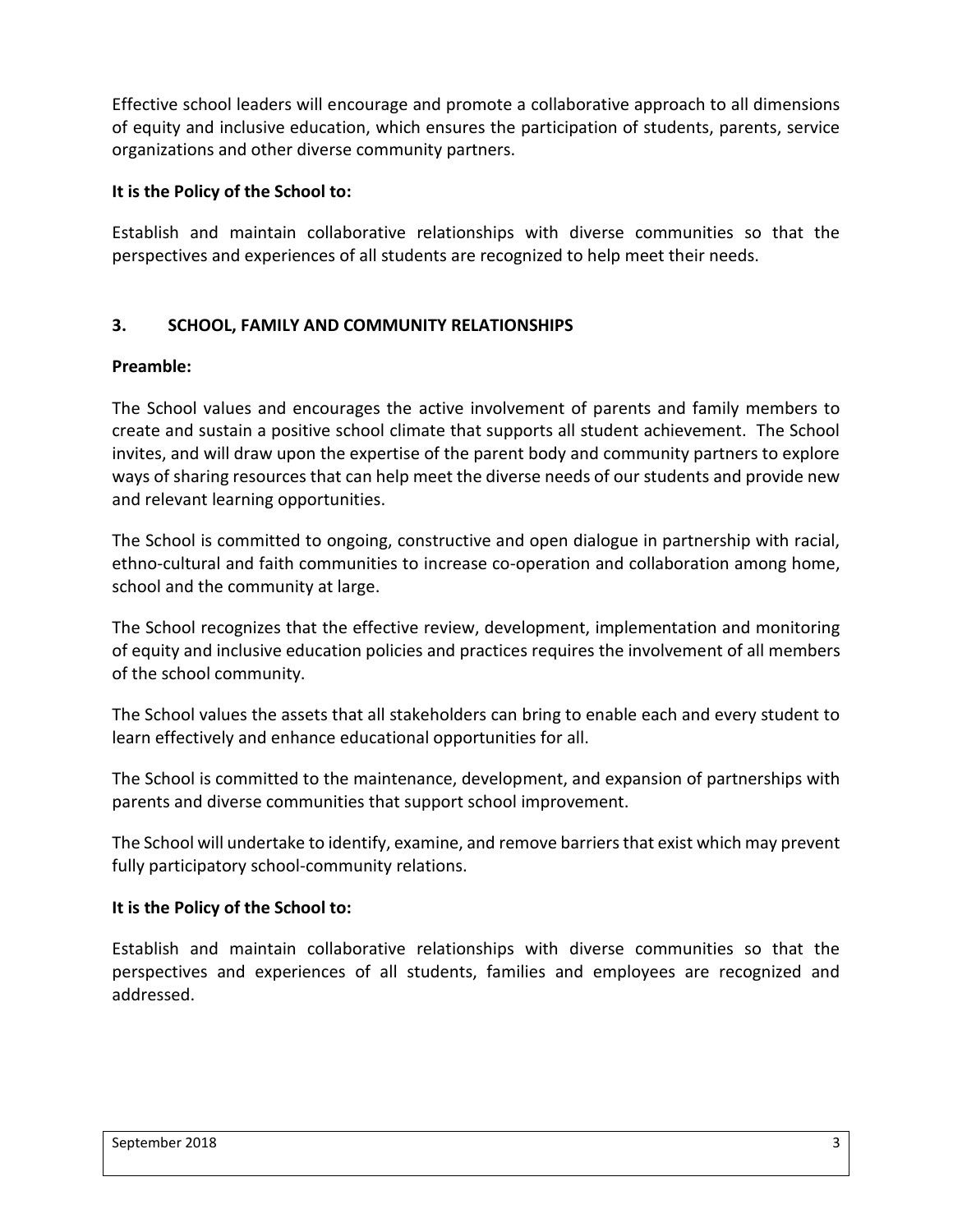### **4. INCLUSIVE CURRICULUM AND ASSESSMENT PRACTICES**

## **Preamble:**

Curriculum is defined as the total learning environment, including physical environment, learning materials, pedagogical practices, assessment instruments, and co-curricular and extra-curricular activities.

At the School, students must feel engaged in and empowered by what they learn, supported by teachers, and welcomed in their learning environment. This is achieved through effective instructional strategies, and inclusive curriculum and assessment practices that reflect the diverse needs of all students and their learning pathways.

Students will be provided with authentic and relevant opportunities to learn about diverse histories, cultures and perspectives. Students should see themselves represented in the curriculum, programs and culture of the School.

The School will draw upon teaching strategies that have been shown to support student success, including reviewing resources, instruction, and assessment and evaluating practices to identify and eliminate stereotypes, discriminatory biases, and systemic barriers.

Providing opportunities for formative assessment (assessment for learning) is an essential component of an inclusive curriculum. Multiple opportunities for assessment allow for student learning and accuracy of instruction and assessment, differentiated instruction and multiple and varied opportunities to demonstrate learning. Effective evaluation includes researched best practices that reflect the current level of achievement of the student.

## **It is the Policy of the School to:**

Implement an inclusive curriculum and to review resources, instruction, and assessment and evaluation practices in order to identify and address discriminatory biases so that each student may maximize her or his learning potential.

# **5. RELIGIOUS ACCOMMODATION**

## **Preamble:**

The School recognizes and values the religious diversity within its community and is committed to providing a safe, respectful and equitable environment for all, free from all forms of discriminatory or harassing behaviour, including those based on religion.

Freedom of religion is an individual right and a collective responsibility. The School and the community it serves must work together to foster an inclusive learning environment that promotes acceptance and protects religious freedom for all individuals. While the School and its staff will take all reasonable steps to ensure freedom of religion and religious practices, it is expected that students and their families will help the School to understand their religious needs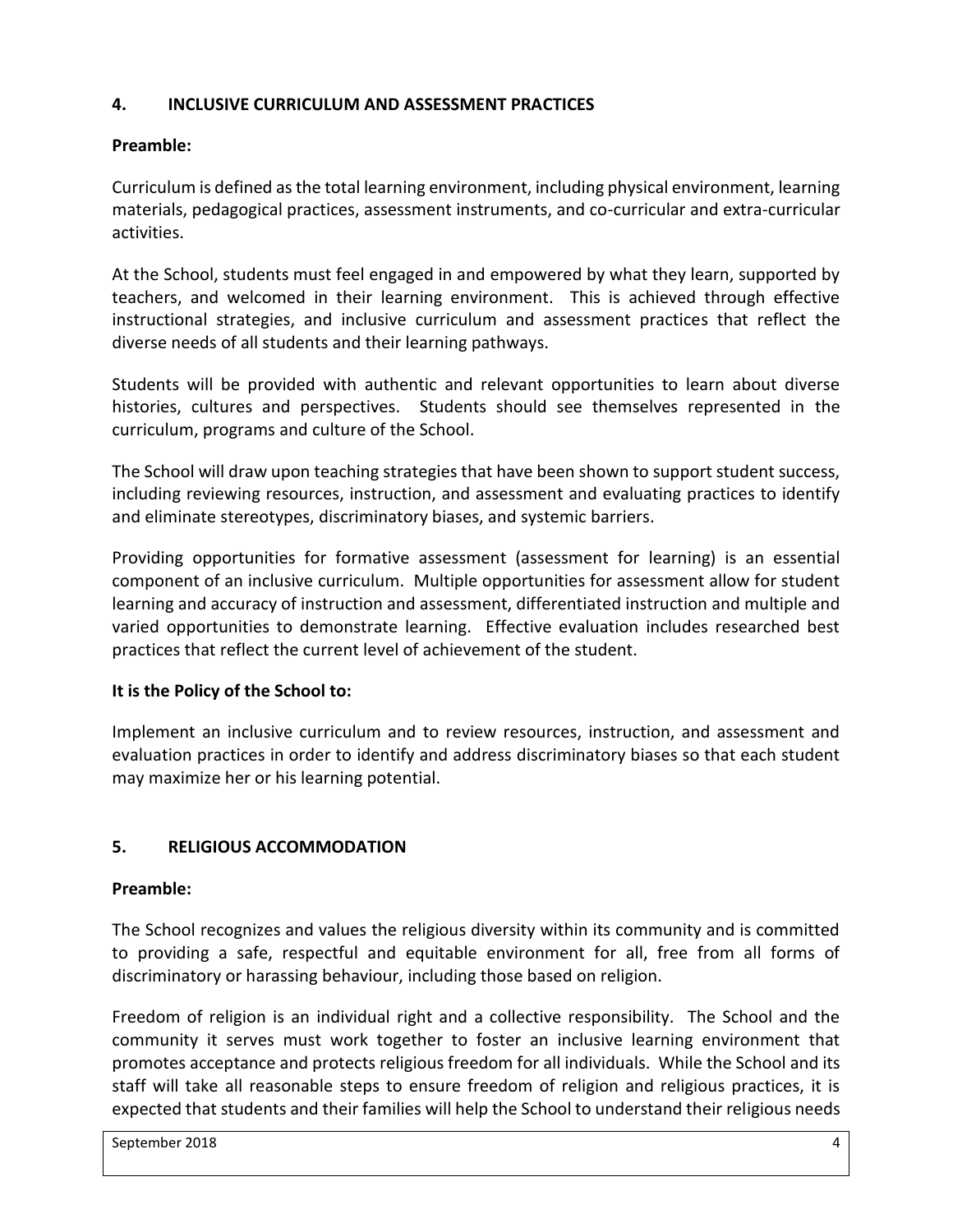and will work with the School to determine appropriate and reasonable accommodations. This commitment is explicitly described in the Religious Accommodation Guideline attached hereto as Appendix "A".

### **It is the Policy of the School to:**

Acknowledge each individual's right to follow or not to follow religious beliefs and practices free from discriminatory or harassing behaviour and is committed to taking all reasonable steps to provide religious accommodation to staff and students.

## **6. SCHOOL CLIMATE AND THE PREVENTION OF DISCRIMINATION AND HARASSMENT**

#### **Preamble:**

The School's policies are designed to foster a positive and inclusive school climate that is free from discriminatory or harassing behaviour. A positive and inclusive school climate is one where all members of the school community feel safe, included, welcomed and accepted. Racial and ethnocultural harassment is demeaning treatment and is a form of discrimination that is prohibited under the Code.

The principles of equity and inclusive education support a whole-school approach to foster positive student behaviour. When relationships are founded on mutual respect, a culture of respect becomes the norm. The School will ensure that students and staff can report incidents of discrimination and harassment safely and that will enable school personnel to respond in a timely manner.

#### **It is the Policy of the School to:**

Commit to the principle that every person within the school community is entitled to a respectful, positive school climate and learning environment, free from all forms of discrimination and harassment.

#### **7. PROFESSIONAL LEARNING**

#### **Preamble:**

Professional learning activities must be ongoing, evidence-based and focused on positive outcomes. The School will therefore provide opportunities for teachers and staff to participate in training on equity and inclusive education topics. The School will draw on existing expertise within its organization and its community partners and agencies.